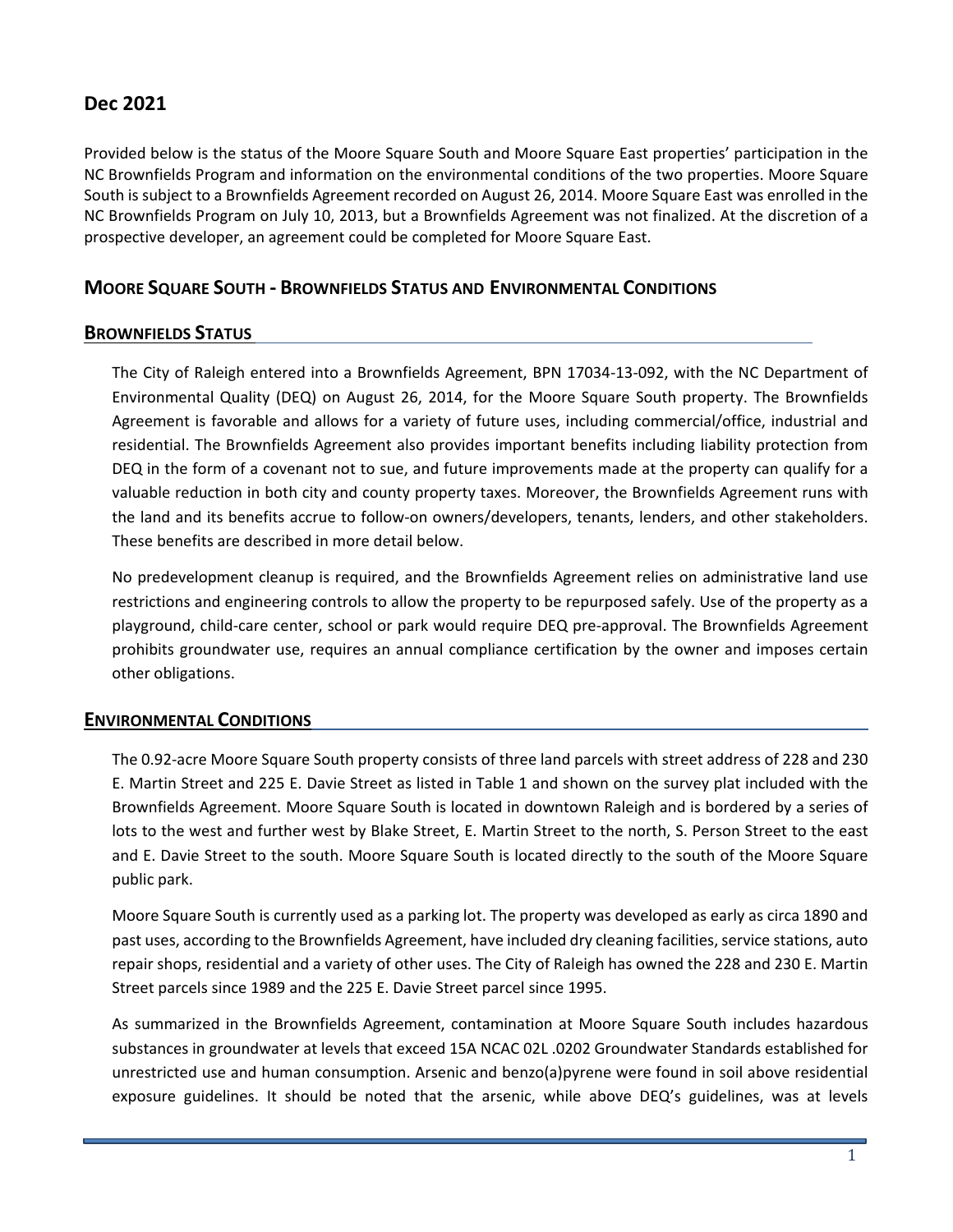considered to be naturally occurring. The benzo(a)pyrene, which is a common fuel combustion byproduct often found in urban settings, was measured in a single sample above DEQ's guideline set for residential site use, but not above the commercial/industrial guideline. Otherwise, environmental assessment of Moore Square South did not indicate significant or widespread impacts to soil that would be expected to materially interfere with the property's redevelopment. (See Table 2 for a list of reports and documents.)

## **MOORE SQUARE EAST - BROWNFIELDS STATUS AND ENVIRONMENTAL CONDITIONS**

## **BROWNFIELDS STATUS**

The City of Raleigh enrolled the Moore Square East property in the NC Brownfields Program in July 2013 (see attached enrollment application and DEQ *Letter of Eligibility*) to help facilitate and support its redevelopment. A Brownfields Agreement has not been finalized with DEQ considering the pending sale of Moore Square East and specific redevelopment plans by the new owner/developer, but it is a viable candidate brownfields redevelopment site.

The new owner/developer purchaser may choose to pursue a Brownfields Agreement with DEQ. This would entail providing DEQ with an application to become approved as a "prospective developer" which means any person with a bona fide, demonstrable desire to develop or redevelop a brownfields property and who did not cause or contribute to site contamination. Next, further assessment of Moore Square East by the new owner/developer may be needed considering their specific redevelopment plans and DEQ requirements. Finally, the new owner/developer would negotiate terms of a definitive Brownfields Agreement with DEQ.

Participation in the NC Brownfields Program and obtaining a Brownfields Agreement would provide the new owner/developer with the benefits outlined below, including strong liability protection, reasonable cleanup expectations, and being eligible for the brownfields tax exclusion. Participation would also mean redevelopment and use of the Moore Square East property would be subject to *to-be-determined* Brownfields Agreement terms, land use restrictions and obligations to ensure safe site reuse.

On the other hand, while DEQ has determined that Moore Square East meets the definition of a "brownfields property", a new owner/developer is under no obligation to continue to pursue a Brownfields Agreement. Upon the sale of Moore Square East, the City of Raleigh could withdraw from the NC Brownfields Program and DEQ would not require the new owner/developer to continue. A new owner/developer may, however, have certain obligations under DEQ's other environmental programs due to the contamination which is present.

#### **ENVIRONMENTAL CONDITIONS**

The 2.553-acre Moore Square East property consists of an assemblage of sixteen land parcels as listed in Table 3 and shown on the attached survey prepared by Al Prince & Associates, P.A. Moore Square East is irregularly shaped and located within a single city block in downtown Raleigh bordered by E. Hargett, S. Bloodworth, E. Martin and S. Person Streets. The Moore Square East is located just to the east of Moore Square public park.

By circa 1890, the Moore Square East property was improved with single family homes. By 1950, Moore Square East was still predominantly residential with the addition of the Salvation Army building and a church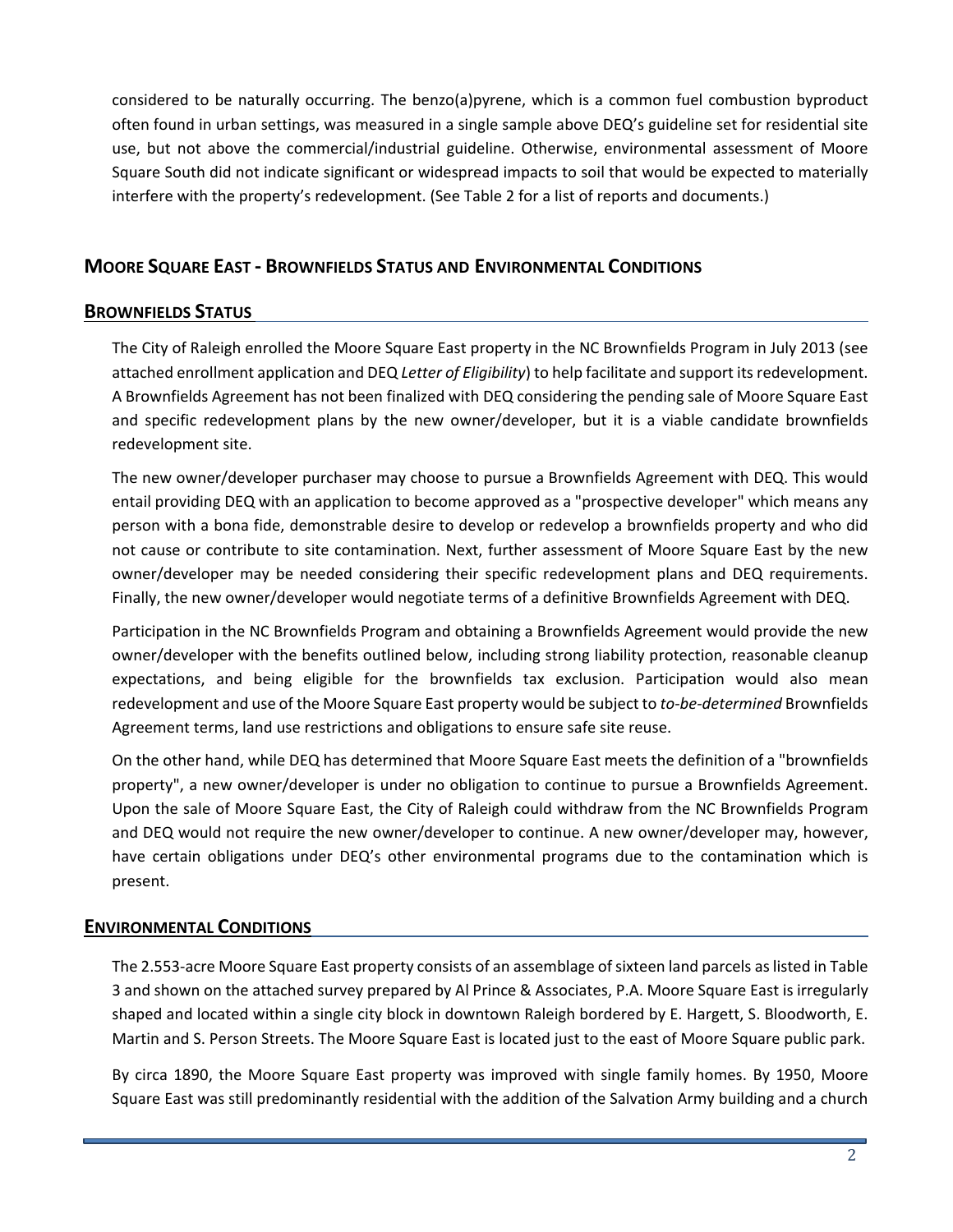located along S. Person Street. By the 1970s, fewer homes were located at Moore Square East and there was additional surface parking. The Moore Square East property is currently improved with the two-story Salvation Army building and a storage building located just to the east. The balance of the Moore Square East property is gravel and paved parking areas.

Environmental consultants retained by the City of Raleigh completed a series of Phase I and II Environmental Site Assessments (ESAs) that included a review of state and federal environmental records, site inspections, and physical testing to evaluate soil and groundwater contamination.

The Phase I ESAs concluded that there were no reported environmental incidents, spills, leaking tanks or other outstanding environmental concerns associated directly with Moore Square East. There are no current agreements, permits, ongoing actions or other obligations with DEQ or USEPA officials. The Phase I reports did not note historical high-risk activities occurring at Moore Square East that might be expected to cause signification environmental issues.

The Phase I ESAs did indicate, however, the possibility of impacts due to old out-of-service heating oil tanks (although no direct evidence of onsite tanks exists). The more important concern noted in the Phase I ESAs was the potential for contamination migrating onto Moore Square East from known offsite sources, including from a nearby pest control company, dry cleaners, service stations, and offsite USTs.

Follow-on Phase II ESAs included soil and groundwater sampling and analyses. The testing indicated no onsite soil contamination. Groundwater contamination was measured at only relatively low levels, but above certain stringent DEQ standards and guidelines. Contamination in groundwater included chlorinated solvents and petroleum constituents attributed to past offsite spillage at a former dry cleaner and services stations located nearby. The contamination levels exceeded 15A NCAC 02L .0202 Groundwater Standards established for unrestricted use and human consumption, and certain DEQ vapor intrusion (VI) screening levelsindicating the potential for VI risk to indoor air quality.

In summary, there appear to be no known environmental incidents associated with the past use of the Moore Square East property itself, which was historically low-risk residential and commercial. No onsite soil contamination was identified in the assessments. Low-level onsite groundwater contamination at the property is attributed to offsite environmental incidents. (See Table 4 for a list of reports and documents.)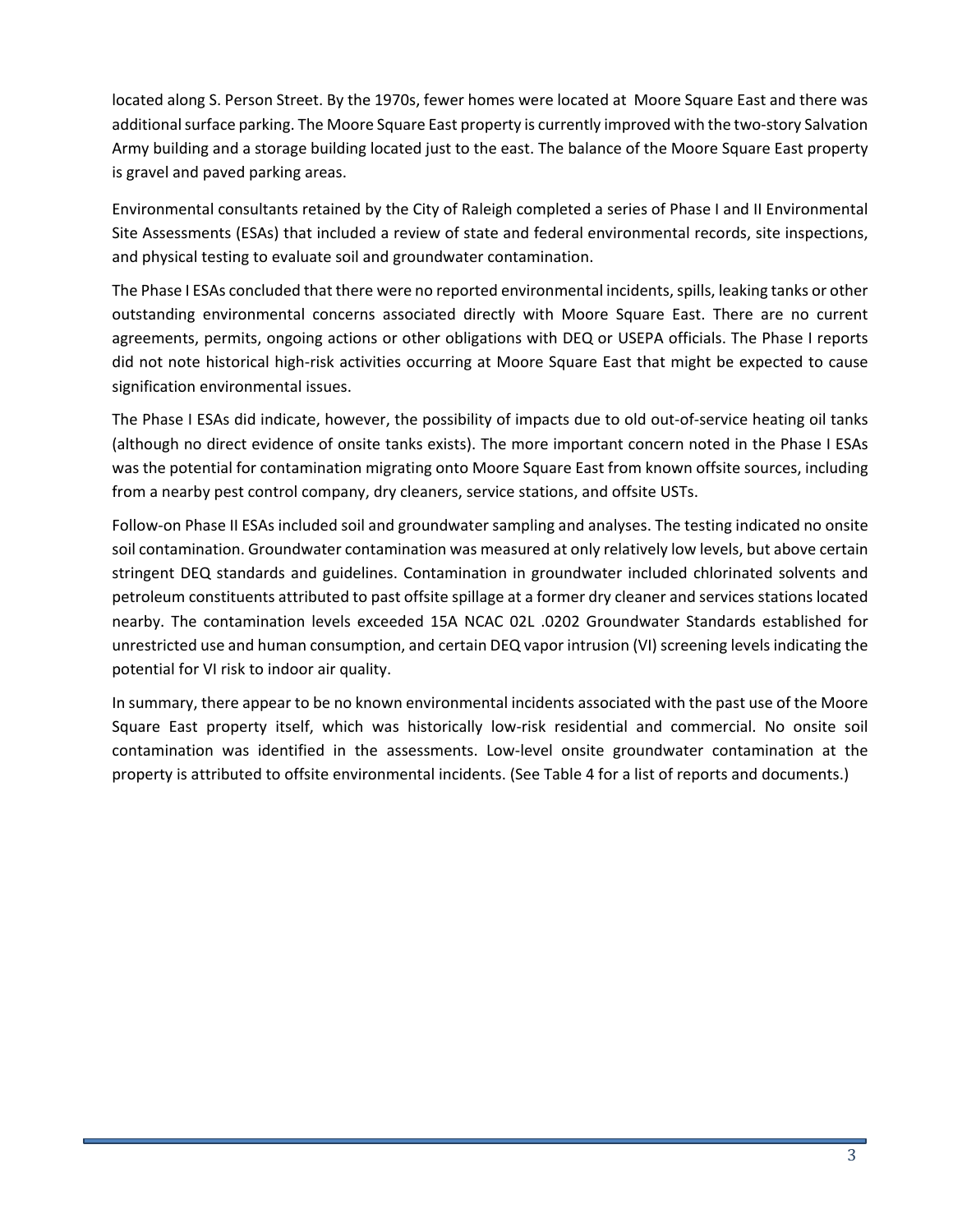## **BROWNFIELDS PROGRAM OVERVIEW**

The NC Brownfields Program was established by the Brownfields Property Reuse Act of 1997 [NCGS 130A310.30 et seq.] and authorizes DEQ to work with both public and private sector developers and property owners that did not cause or contribute to site contamination to promote the safe reuse of urban infill properties, former commercial/industrial sites, and other types of environmentally impaired real estate. In North Carolina, to date 625 brownfields agreements have been recorded and \$30 billion of resulting real estate investment has occurred. Approximately 70 DEQ-designated brownfields properties are located in Wake County, including redevelopment sites throughout greater Raleigh.

The NC Brownfields Program is recognized as a national model and successful way to repurpose contaminated sites. It is implemented via a brownfields agreement entered between DEQ and the non-responsible owner/developer. Moreover, the program provides the substantial benefits:

- Strong liability protection from DEQ in the form of a covenant not to sue. Such a covenant runs with the land and applies to subsequent owners and other stakeholders.
- Expensive cleanup actions are typically avoided, and administrative land use restrictions and engineering controls are used instead to ensure safe site use. New owners avoid stringent, costly remediation requirements a responsible party would otherwise be obligated to follow.
- For private development, property taxes are reduced by about 50% for five years after redevelopment occurs, under a special tax exclusion.

## **BROWNFIELDS TAX EXCLUSION**

NC General Statute *§105-277.13: Taxation of Improvements on Brownfields* excludes a portion of the value of the improvements made at a brownfields property from both city and county property taxes. The exclusion applies just to improvements but not to the value attributable to the land. After improvements are completed at a brownfields property with a recorded Brownfields Agreements, the owner/developer makes a simple one-time application to the county tax office.

The exclusion reduces property taxes on a front-end-loaded sliding scale for five years based on the following schedule: Yr 1 - 90%, Yr 2 - 75%, Yr 3 - 50%, Yr 4 - 30%, and Yr 5 - 10%. This results in a net savings of about 50% over the five-year tax exclusion period. For brownfields development in Raleigh, the estimated combined city and county tax savings are \$24,500 for every \$1 million in appraised value of new development.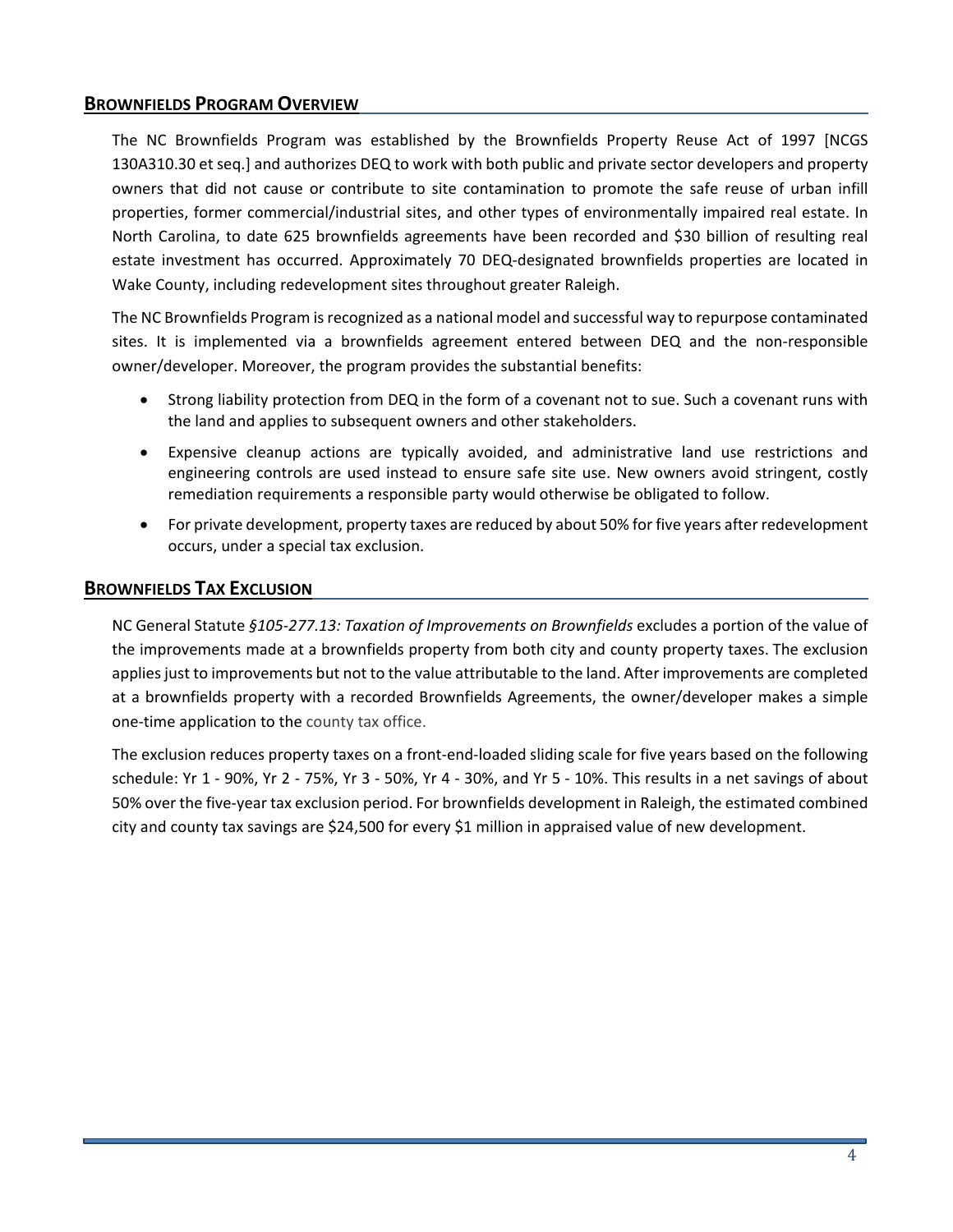| Parcel # | <b>Street Address</b> | Pin #                | Area (Acres) |
|----------|-----------------------|----------------------|--------------|
|          | 228 E. Martin St.     | 1703871762           | 0.19         |
|          | 230 E. Martin St.     | 1703872717           | 0.14         |
|          | 225 E. Davie St.      | 1703871564           | 0.59         |
|          |                       | <b>Total Acreage</b> | 0.92         |

**Table 1 – Moore Square South Parcels**

# **Table 2 - Moore Square South - Environmental Reports & Documents**

| <b>Report or Document</b>                            | <b>Prepared By</b>     | Date         |
|------------------------------------------------------|------------------------|--------------|
| <b>Phase I Environmental Site Assessment</b>         | GeoLogix               | Nov 7, 2012  |
| Limited Phase II Environmental Site Assessment (ESA) | GeoLogix               | Aug 7, 2013  |
| <b>Brownfields Property Application</b>              | City of Raleigh        | Aug 13, 2013 |
| Letter of Eligibility                                | <b>DEQ</b>             | Sept 4, 2013 |
| Limited Phase II Environmental Site Assessment (ESA) | GeoLogix               | Feb 20, 2014 |
| Brownfields Survey Plat                              | Newcomb Land Surveyors | Aug 13, 2014 |
| <b>Brownfields Agreement</b>                         | <b>DEQ</b>             | Aug 26, 2014 |

Copies of the reports and documents listed in Table 2 are available at:

[https://edocs.deq.nc.gov/WasteManagement/Search.aspx?dbid=0&searchcommand=%7B%5BWM%5D:%5](https://edocs.deq.nc.gov/WasteManagement/Search.aspx?dbid=0&searchcommand=%7B%5BWM%5D:%5BProgram_ID%5D%20%3D%20%2217034-13-092%22%7D) [BProgram\\_ID%5D%20%3D%20%2217034-13-092%22%7D](https://edocs.deq.nc.gov/WasteManagement/Search.aspx?dbid=0&searchcommand=%7B%5BWM%5D:%5BProgram_ID%5D%20%3D%20%2217034-13-092%22%7D)